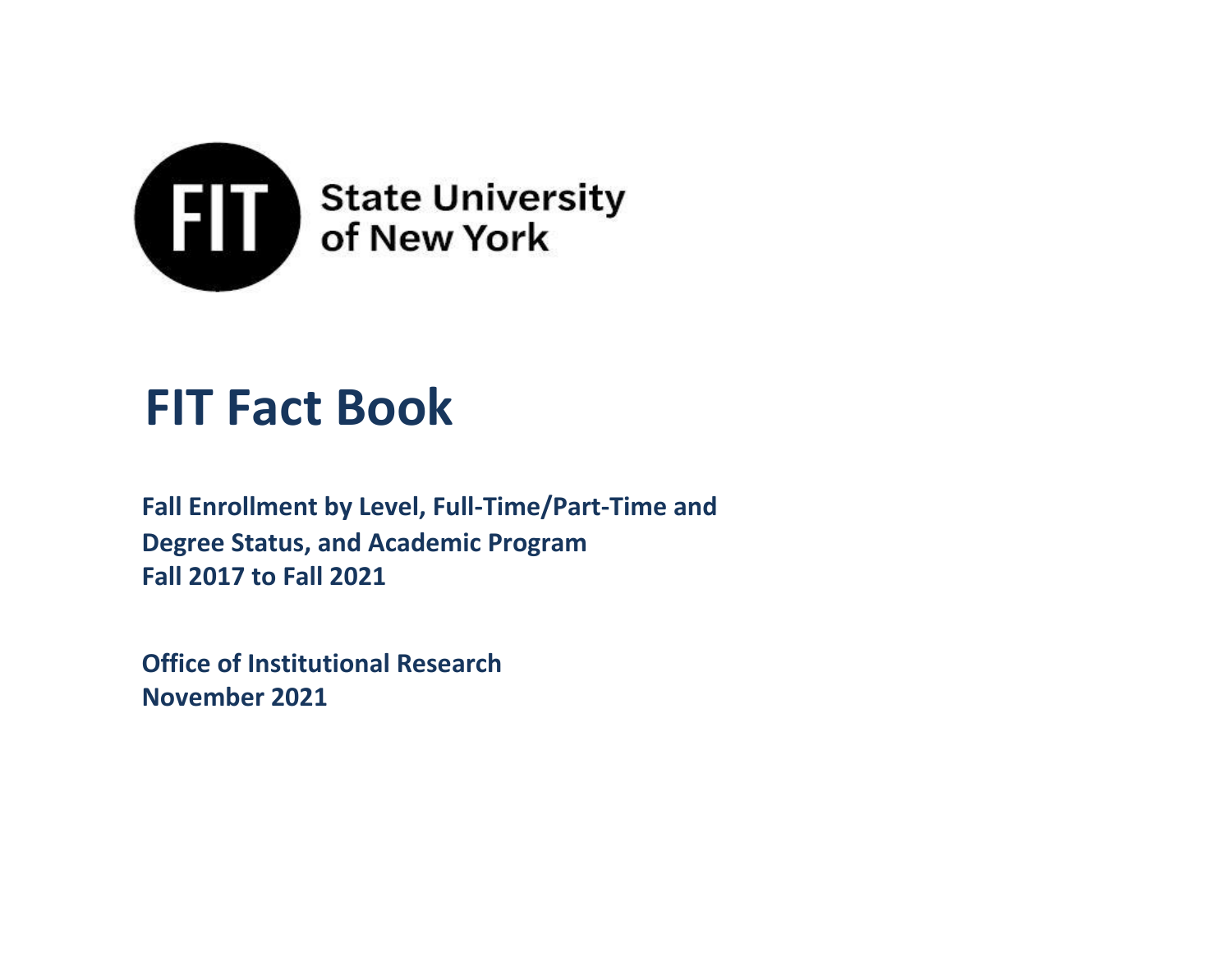# **FIT Fact Book**

# **Fall Enrollment by Level, Full-Time/Part-Time and Degree Status, and Academic Program Fall 2017 to Fall 2021**

# **Table of Contents**

- Table 1. Headcount by FT/PT, Degree Status and Level
- Table 2: Headcount Enrollment by Degree Level
- Table 3: Headcount Enrollment by School
- Table 4: Headcount Enrollment by School and Level
- Table 5a: Graduate Enrollment by Degree Type and Program
- Table 5b: Graduate by Higher Ed History
- Table 5c: Graduate Enrollment by Full-time/Part-time Status
- Table 6a: Headcount by Academic Program--School of Art & Design
- Table 6b: Headcount by Academic Program--School of Business and Technology
- Table 6c: Headcount by Academic Program--School of Liberal Arts
- Table 7: Headcount Enrollment by Degree Status and Level, and Higher Education History
- Table 8. Student Credit Hours and Average Credit Hours per Student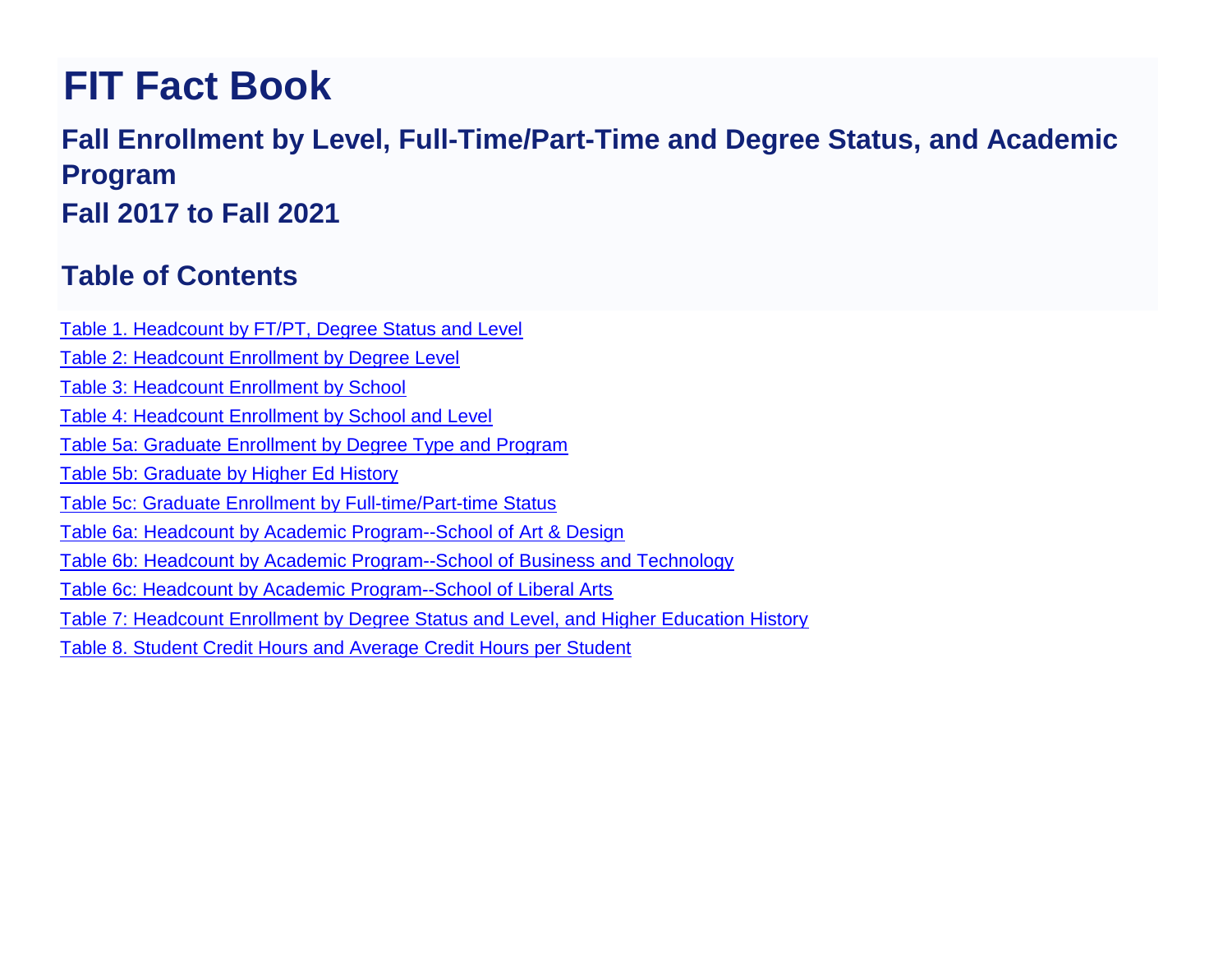#### **Table 1. Headcount by FT/PT, Degree Status and Level**

|                         |             |             |             |             |             | % Change, Fall      | % Change, Fall |
|-------------------------|-------------|-------------|-------------|-------------|-------------|---------------------|----------------|
|                         | <b>FALL</b> | <b>FALL</b> | <b>FALL</b> | <b>FALL</b> | <b>FALL</b> | <b>2020 to Fall</b> | 2017 to Fall   |
|                         | 2017        | 2018        | 2019        | 2020        | 2021        | 2021                | 2021           |
| <b>Totals</b>           |             |             |             |             |             |                     |                |
| <b>Grand Total</b>      | 8,846       | 8,767       | 8,726       | 8,191       | 8,150       | $-0.5%$             | $-7.9%$        |
| <b>Full-Time Status</b> |             |             |             |             |             |                     |                |
| Part-time               | 1,505       | 1,361       | 1,221       | 1,049       | 1,095       | 4.4%                | $-27.2%$       |
| Full-time               | 7,341       | 7,406       | 7,505       | 7,142       | 7,055       | $-1.2%$             | $-3.9%$        |
| Degree/Nondegree        |             |             |             |             |             |                     |                |
| Degree                  | 8,108       | 8,150       | 8,258       | 7,915       | 7,902       | $-0.2%$             | $-2.5%$        |
| Nondegree               | 738         | 617         | 468         | 276         | 248         | $-10.1%$            | $-66.4%$       |
| Degree Level            |             |             |             |             |             |                     |                |
| Undergraduate           | 8,661       | 8,555       | 8,508       | 7,959       | 7,908       | $-0.6%$             | $-8.7%$        |
| Graduate                | 185         | 212         | 218         | 232         | 242         | 4.3%                | 30.8%          |

# **Table 2: Headcount Enrollment by Degree Level**

|                     |             |             |             |             |             | <b>% Change, Fall</b> | % Change, Fall   |
|---------------------|-------------|-------------|-------------|-------------|-------------|-----------------------|------------------|
|                     | <b>FALL</b> | <b>FALL</b> | <b>FALL</b> | <b>FALL</b> | <b>FALL</b> | 2020 to               | 2017 to          |
| <b>Degree Level</b> | 2017        | 2018        | 2019        | 2020        | 2021        | <b>Fall 2021</b>      | <b>Fall 2021</b> |
| <i>Associate</i>    | 4,238       | 4,325       | 4,388       | 4,099       | 4,077       | $-0.5%$               | $-3.8%$          |
| Bachelors           | 3,686       | 3,613       | 3,652       | 3,584       | 3,583       | $-0.0\%$              | $-2.8%$          |
| Undergraduate       | 737         | 617         | 468         | 276         | 248         | $-10.1%$              | $-66.4%$         |
| Graduate            | 185         | 212         | 218         | 232         | 242         | 4.3%                  | 30.8%            |
| <b>Grand Total</b>  | 8,846       | 8,767       | 8,726       | 8,191       | 8,150       | $-0.5%$               | $-7.9%$          |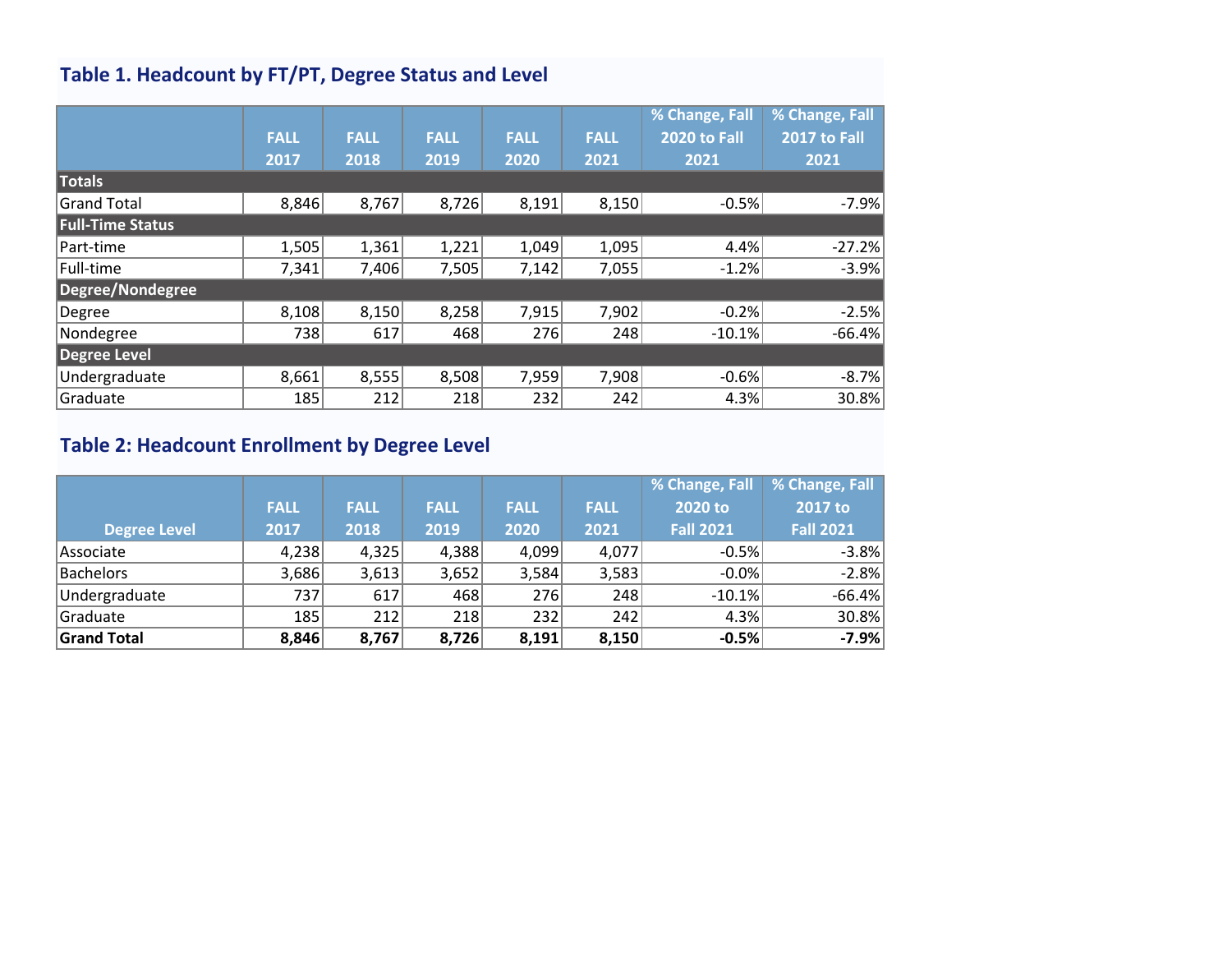# **Table 3: Headcount Enrollment by School**

|                            |             |             |             |             |             | % Change, Fall   % Change, Fall |                  |
|----------------------------|-------------|-------------|-------------|-------------|-------------|---------------------------------|------------------|
|                            | <b>FALL</b> | <b>FALL</b> | <b>FALL</b> | <b>FALL</b> | <b>FALL</b> | 2020 to                         | 2017 to          |
| <b>School</b>              | 2017        | 2018        | 2019        | 2020        | 2021        | <b>Fall 2021</b>                | <b>Fall 2021</b> |
| School of Art and Design   | 3,322       | 3,401       | 3,539       | 3,362       | 3,395       | 1.0%                            | 2.2%             |
| School of Business and     |             |             |             |             |             |                                 |                  |
| Technology                 | 4,489       | 4,414       | 4,370       | 4,198       | 4,145       | $-1.3%$                         | $-7.7%$          |
| School of Liberal Arts     | 113         | 123         | 131         | 123         | 120         | $-2.4%$                         | 6.2%             |
| Undergraduate Nondegree    | 737         | 617         | 468         | 276         | 248         | $-10.1%$                        | $-66.4%$         |
| School of Graduate Studies | 185         | 212         | 218         | 232         | 242         | 4.3%                            | 30.8%            |
|                            | 8,846       | 8,767       | 8,726       | 8,191       | 8,150       | $-0.5%$                         | $-7.9%$          |

# **Table 4: Headcount Enrollment by School and Level**

|                                          |             |             |             |             |             | % Change, Fall   | % Change, Fall   |
|------------------------------------------|-------------|-------------|-------------|-------------|-------------|------------------|------------------|
|                                          | <b>FALL</b> | <b>FALL</b> | <b>FALL</b> | <b>FALL</b> | <b>FALL</b> | 2020 to          | 2017 to          |
| <b>Degree Level</b>                      | 2017        | 2018        | 2019        | 2020        | 2021        | <b>Fall 2021</b> | <b>Fall 2021</b> |
| <b>School of Art and Design</b>          |             |             |             |             |             |                  |                  |
| Associate                                | 2,004       | 2,108       | 2,146       | 1,955       | 1,955       | 0.0%             | $-2.4%$          |
| <b>Bachelors</b>                         | 1,318       | 1,293       | 1,393       | 1,407       | 1,440       | 2.3%             | 9.3%             |
| <b>School of Business and Technology</b> |             |             |             |             |             |                  |                  |
| Associate                                | 2,187       | 2,168       | 2,198       | 2,099       | 2,075       | $-1.1%$          | $-5.1%$          |
| <b>Bachelors</b>                         | 2,302       | 2,246       | 2,172       | 2,099       | 2,070       | $-1.4%$          | $-10.1%$         |
| <b>School of Liberal Arts</b>            |             |             |             |             |             |                  |                  |
| Associate                                | 47          | 49          | 44          | 45          | 47          | 4.4%             | 0.0%             |
| <b>Bachelors</b>                         | 66          | 74          | 87          | 78          | 73          | $-6.4%$          | 10.6%            |
| <b>Undergraduate Nondegree</b>           |             |             |             |             |             |                  |                  |
| Undergraduate                            |             |             |             |             |             |                  |                  |
| Nondegree                                | 737         | 617         | 468         | 276         | 248         | $-10.1%$         | $-66.4%$         |
| <b>School of Graduate Studies</b>        |             |             |             |             |             |                  |                  |
| Graduate                                 | 185         | 212         | 218         | 232         | 242         | 4.3%             | 30.8%            |
| <b>Grand Total</b>                       | 8,846       | 8,767       | 8,726       | 8,191       | 8,150       | $-0.5%$          | $-7.9%$          |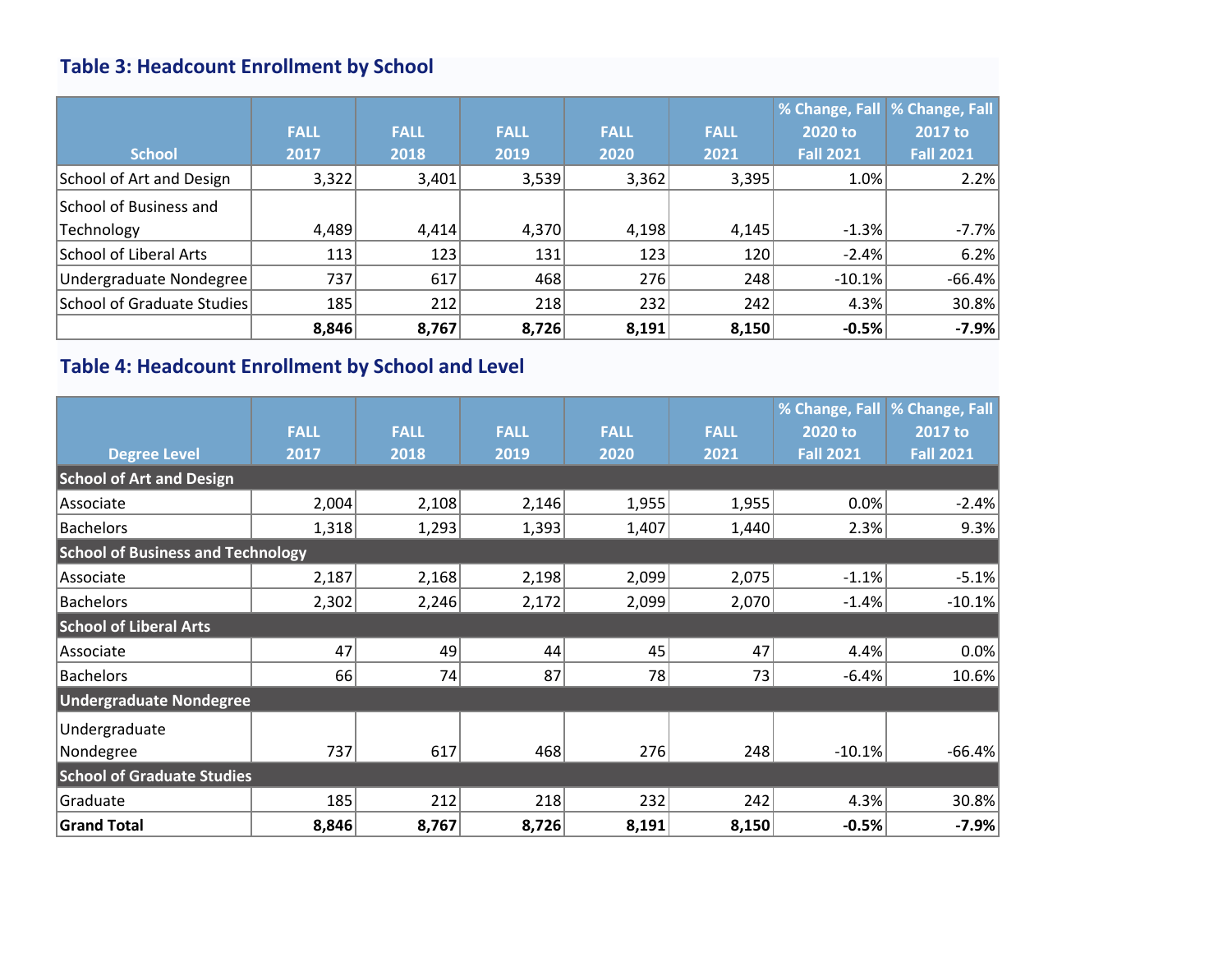# **Table 5a: Graduate Enrollment by Degree Type and Program**

|                                | <b>FALL</b>  | <b>FALL</b>     | <b>FALL</b> | <b>FALL</b> | <b>FALL</b> | % Change,<br><b>Fall 2020 to</b> | % Change,<br><b>Fall 2017 to</b> |
|--------------------------------|--------------|-----------------|-------------|-------------|-------------|----------------------------------|----------------------------------|
|                                | 2017         | 2018            | 2019        | 2020        | 2021        | <b>Fall 2021</b>                 | <b>Fall 2021</b>                 |
| Master's: MA                   |              |                 |             |             |             |                                  |                                  |
| Art Market Principles and      |              |                 |             |             |             |                                  |                                  |
| Practices                      | 15           | 19              | 20          | 19          | 15          | $-21.1%$                         | 0.0%                             |
| <b>Exhibition Design</b>       | 25           | 27              | 25          | 25          | 27          | 8.0%                             | 8.0%                             |
| <b>Fashion Textile Studies</b> | 32           | 30              | 35          | 38          | 43          | 13.2%                            | 34.4%                            |
| Sustainable Interior           |              |                 |             |             |             |                                  |                                  |
| Environments                   | $\mathbf{1}$ |                 |             |             |             |                                  |                                  |
| Master's: MFA                  |              |                 |             |             |             |                                  |                                  |
| <b>Fashion Design MFA</b>      | 16           | 32              | 32          | 35          | 34          | $-2.9%$                          | 112.5%                           |
| Illustration Graduate          | 26           | 30 <sup>2</sup> | 34          | 42          | 48          | 14.3%                            | 84.6%                            |
| <b>Master's: MPS</b>           |              |                 |             |             |             |                                  |                                  |
| <b>Cosmetics Fragrance</b>     |              |                 |             |             |             |                                  |                                  |
| <b>Marketing Graduate</b>      | 38           | 39              | 40          | 41          | 43          | 4.9%                             | 13.2%                            |
| Global Fashion Management      | 31           | 35              | 32          | 32          | 32          | 0.0%                             | 3.2%                             |
| Nondegree                      |              |                 |             |             |             |                                  |                                  |
| Non-Degree                     | 1            |                 |             |             |             |                                  |                                  |
|                                | 185          | 212             | 218         | 232         | 242         | 4.3%                             | 30.8%                            |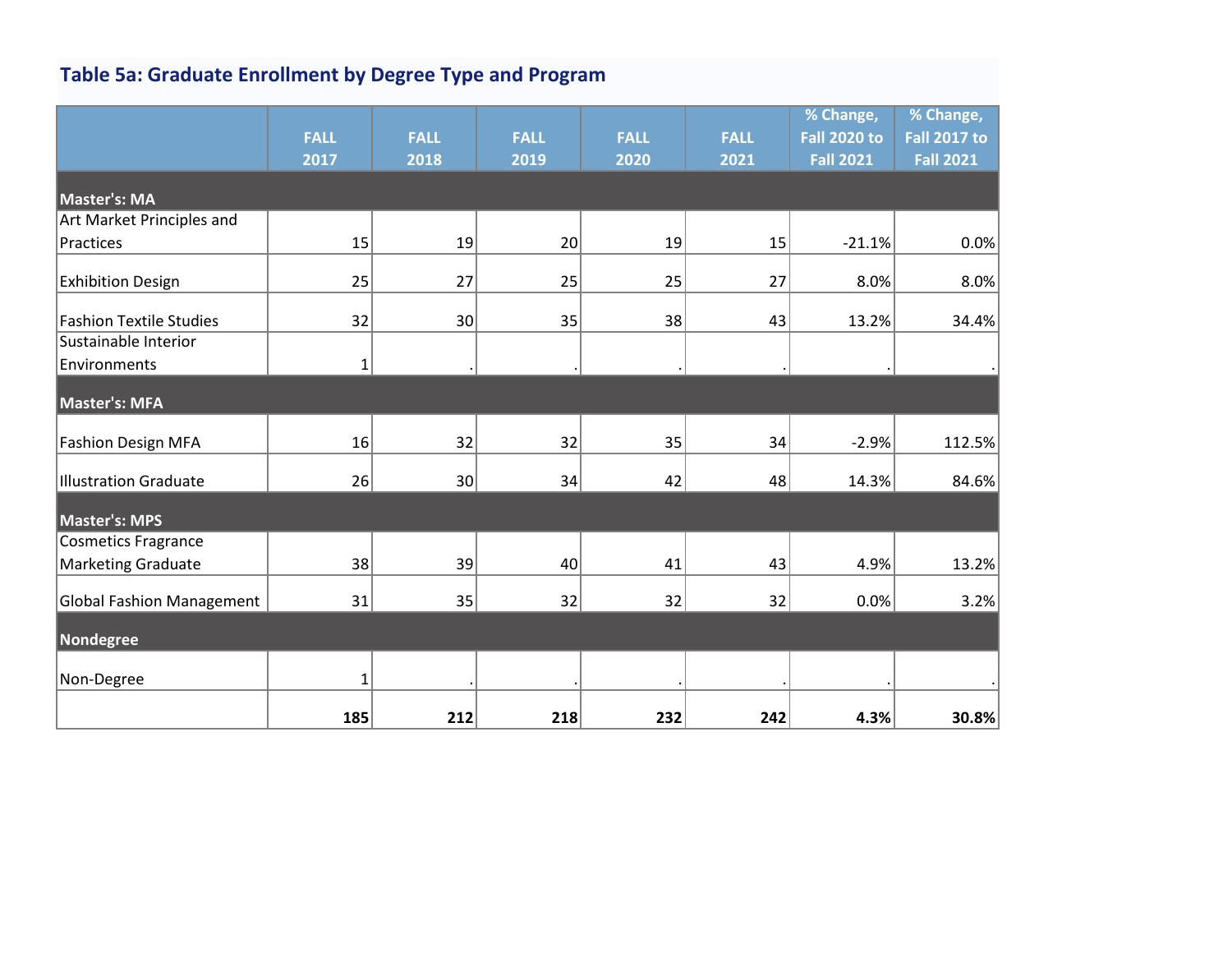# **Table 5b: Graduate by Higher Ed History**

|                   |             |             |             |             |             | % Change,           | % Change,           |
|-------------------|-------------|-------------|-------------|-------------|-------------|---------------------|---------------------|
|                   | <b>FALL</b> | <b>FALL</b> | <b>FALL</b> | <b>FALL</b> | <b>FALL</b> | <b>Fall 2020 to</b> | <b>Fall 2017 to</b> |
|                   | 2017        | 2018        | 2019        | 2020        | 2021        | <b>Fall 2021</b>    | <b>Fall 2021</b>    |
|                   |             |             |             |             |             |                     |                     |
| New Graduate      | 93          | 104         | 107         | 112         | 116         | 3.6%                | 24.7%               |
| Graduate          |             |             |             |             |             |                     |                     |
| Return/Continuing | 92          | 108         | 111         | 120         | 126         | 5.0%                | 37.0%               |
|                   |             |             |             |             |             |                     |                     |
|                   | 185         | 212         | 218         | 232         | 242         | 4.3%                | 30.8%               |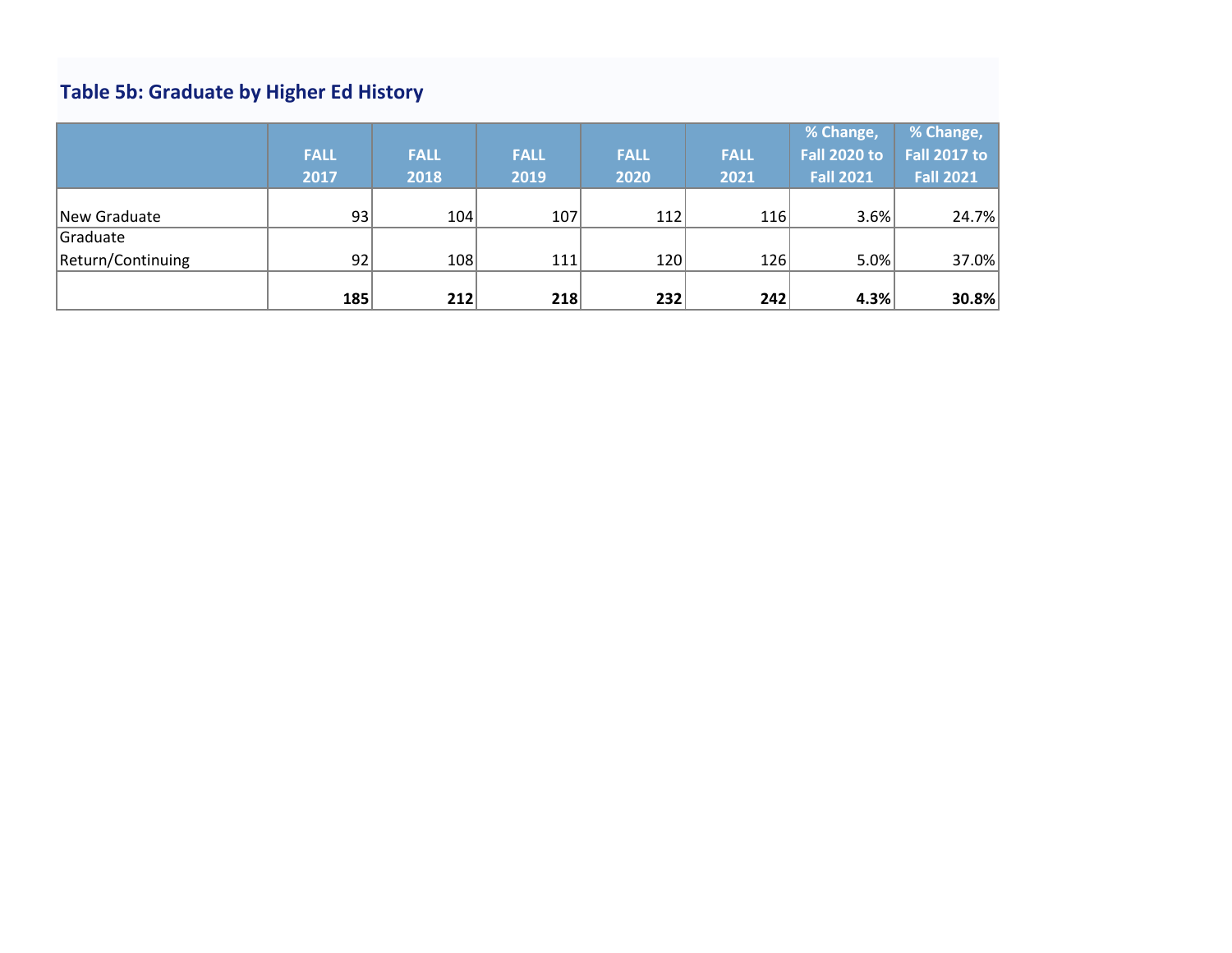# **Table 5c: Graduate Enrollment by Full-time/Part-time Status**

|                                               |                |                |                |                 |                | % Change, Fall      | % Change, Fall      |
|-----------------------------------------------|----------------|----------------|----------------|-----------------|----------------|---------------------|---------------------|
|                                               | <b>FALL</b>    | <b>FALL</b>    | <b>FALL</b>    | <b>FALL</b>     | <b>FALL</b>    | <b>2020 to Fall</b> | <b>2017 to Fall</b> |
|                                               | 2017           | 2018           | 2019           | 2020            | 2021           | 2021                | 2021                |
| Non-Degree                                    |                |                |                |                 |                |                     |                     |
| Part-time                                     | $\mathbf{1}$   |                |                |                 |                |                     |                     |
| <b>Art Market Principles and Practices</b>    |                |                |                |                 |                |                     |                     |
| Full-time                                     | 15             | 18             | 18             | 18              | 14             | $-22.2%$            | $-6.7%$             |
| Part-time                                     |                | $\mathbf{1}$   | $\overline{2}$ | $\mathbf{1}$    | $\mathbf{1}$   | 0.0%                |                     |
| <b>Cosmetics Fragrance Marketing Graduate</b> |                |                |                |                 |                |                     |                     |
| Part-time                                     | 38             | 39             | 40             | 41              | 43             | 4.9%                | 13.2%               |
| <b>Exhibition Design</b>                      |                |                |                |                 |                |                     |                     |
| Full-time                                     | 25             | 27             | 25             | 22              | 23             | 4.5%                | $-8.0%$             |
| Part-time                                     |                |                |                | $\mathsf{3}$    | $\overline{4}$ | 33.3%               |                     |
| <b>Fashion Design MFA</b>                     |                |                |                |                 |                |                     |                     |
| Full-time                                     | 15             | 32             | 31             | 35              | 33             | $-5.7%$             | 120.0%              |
| Part-time                                     | $\mathbf{1}$   |                | $\mathbf{1}$   |                 | $\mathbf{1}$   |                     | 0.0%                |
| <b>Fashion Textile Studies</b>                |                |                |                |                 |                |                     |                     |
| Full-time                                     | 22             | 21             | 27             | 28              | 31             | 10.7%               | 40.9%               |
| Part-time                                     | 10             | $\mathsf{g}$   | 8 <sup>1</sup> | 10 <sup>1</sup> | 12             | 20.0%               | 20.0%               |
| <b>Global Fashion Management</b>              |                |                |                |                 |                |                     |                     |
| Full-time                                     | 31             | 35             | 32             | 32              | 32             | 0.0%                | 3.2%                |
| <b>Illustration Graduate</b>                  |                |                |                |                 |                |                     |                     |
| Full-time                                     | 23             | 27             | 32             | 41              | 47             | 14.6%               | 104.3%              |
| Part-time                                     | 3 <sup>1</sup> | $\overline{3}$ | $\overline{2}$ | $\mathbf{1}$    | $\mathbf{1}$   | 0.0%                | $-66.7%$            |
| <b>Sustainable Interior Environments</b>      |                |                |                |                 |                |                     |                     |
| Part-time                                     | $\mathbf{1}$   |                |                |                 |                |                     |                     |
|                                               | 185            | 212            | 218            | 232             | 242            | 4.3%                | 30.8%               |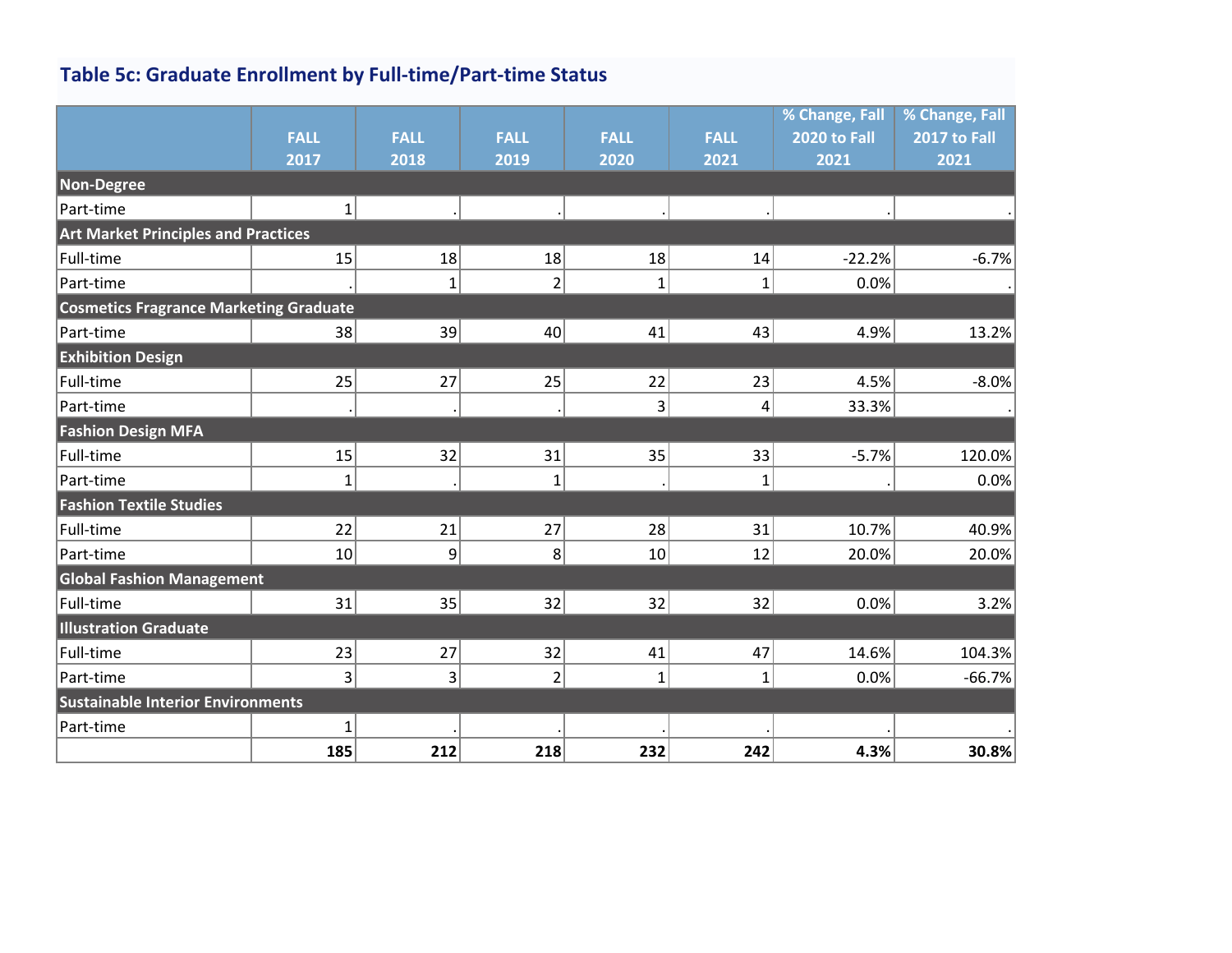# **Table 6a: Headcount by Academic Program--School of Art & Design**

|                                  |             |             |             |              |                | % Change,        | % Change,        |
|----------------------------------|-------------|-------------|-------------|--------------|----------------|------------------|------------------|
|                                  | <b>FALL</b> | <b>FALL</b> | <b>FALL</b> | <b>FALL</b>  | <b>FALL</b>    | <b>Fall 2020</b> | <b>Fall 2017</b> |
|                                  | 2017        | 2018        | 2019        | 2020         | 2021           | to Fall 2021     | to Fall 2021     |
| <b>Totals</b>                    |             |             |             |              |                |                  |                  |
| Associates                       | 2,004       | 2,108       | 2,146       | 1,955        | 1,955          | 0.0%             | $-2.4%$          |
| <b>Bachelors</b>                 | 1,318       | 1,293       | 1,393       | 1,407        | 1,440          | 2.3%             | 9.3%             |
| Sub-Total                        | 3,322       | 3,401       | 3,539       | 3,362        | 3,395          | 1.0%             | 2.2%             |
| <b>Grand Total</b>               | 3,322       | 3,401       | 3,539       | 3,362        | 3,395          | 1.0%             | 2.2%             |
| <b>Associates</b>                |             |             |             |              |                |                  |                  |
| Accessories Design               | 63          | 69          | 63          | 13           | $\overline{2}$ | $-84.6%$         | $-96.8%$         |
| <b>Communication Design</b>      |             |             |             |              |                |                  |                  |
| Foundation                       | 300         | 314         | 332         | 321          | 313            | $-2.5%$          | 4.3%             |
| <b>Fashion Design</b>            | 725         | 742         | 721         | 630          | 651            | 3.3%             | $-10.2%$         |
| <b>Fine Arts</b>                 | 160         | 171         | 180         | 177          | 168            | $-5.1%$          | 5.0%             |
| Footwear and Accessories Design  |             |             |             | 34           | 54             | 58.8%            |                  |
| Illustration                     | 257         | 277         | 298         | 298          | 298            | 0.0%             | 16.0%            |
| <b>Interior Design</b>           | 184         | 184         | 188         | 168          | 170            | 1.2%             | $-7.6%$          |
| Jewelry Design                   | 54          | 47          | 38          | 40           | 37             | $-7.5%$          | $-31.5%$         |
| Menswear                         | 50          | 74          | 85          | 60           | 51             | $-15.0%$         | 2.0%             |
| Photography                      | 4           | 1           | 1           |              |                |                  |                  |
| Photography and Related Media    | 136         | 151         | 176         | 158          | 149            | $-5.7%$          | 9.6%             |
| Textile/Surface Design           | 71          | 78          | 64          | 56           | 62             | 10.7%            | $-12.7%$         |
| Sub-Total                        | 2,004       | 2,108       | 2,146       | 1,955        | 1,955          | 0.0%             | $-2.4%$          |
| <b>Bachelors</b>                 |             |             |             |              |                |                  |                  |
| Accessories Design               | 42          | 32          | 36          | 19           | $\mathbf{1}$   | $-94.7%$         | $-97.6%$         |
| <b>Advertising Design</b>        | 58          | 74          | 44          | $\mathbf{1}$ |                |                  |                  |
| Advertising and Digital Design   |             |             | 48          | 97           | 99             | 2.1%             |                  |
| Animation, Interactive Media and |             |             |             |              |                |                  |                  |
| Game Design                      | 48          | 50          | 49          | 50           | 51             | 2.0%             | 6.3%             |
| <b>Fabric Styling</b>            | 47          | 35          | 39          | 40           | 42             | 5.0%             | $-10.6%$         |
| <b>Fashion Design</b>            | 410         | 407         | 447         | 429          | 449            | 4.7%             | 9.5%             |
| Fine Arts                        | 89          | 65          | 74          | 81           | 97             | 19.8%            | 9.0%             |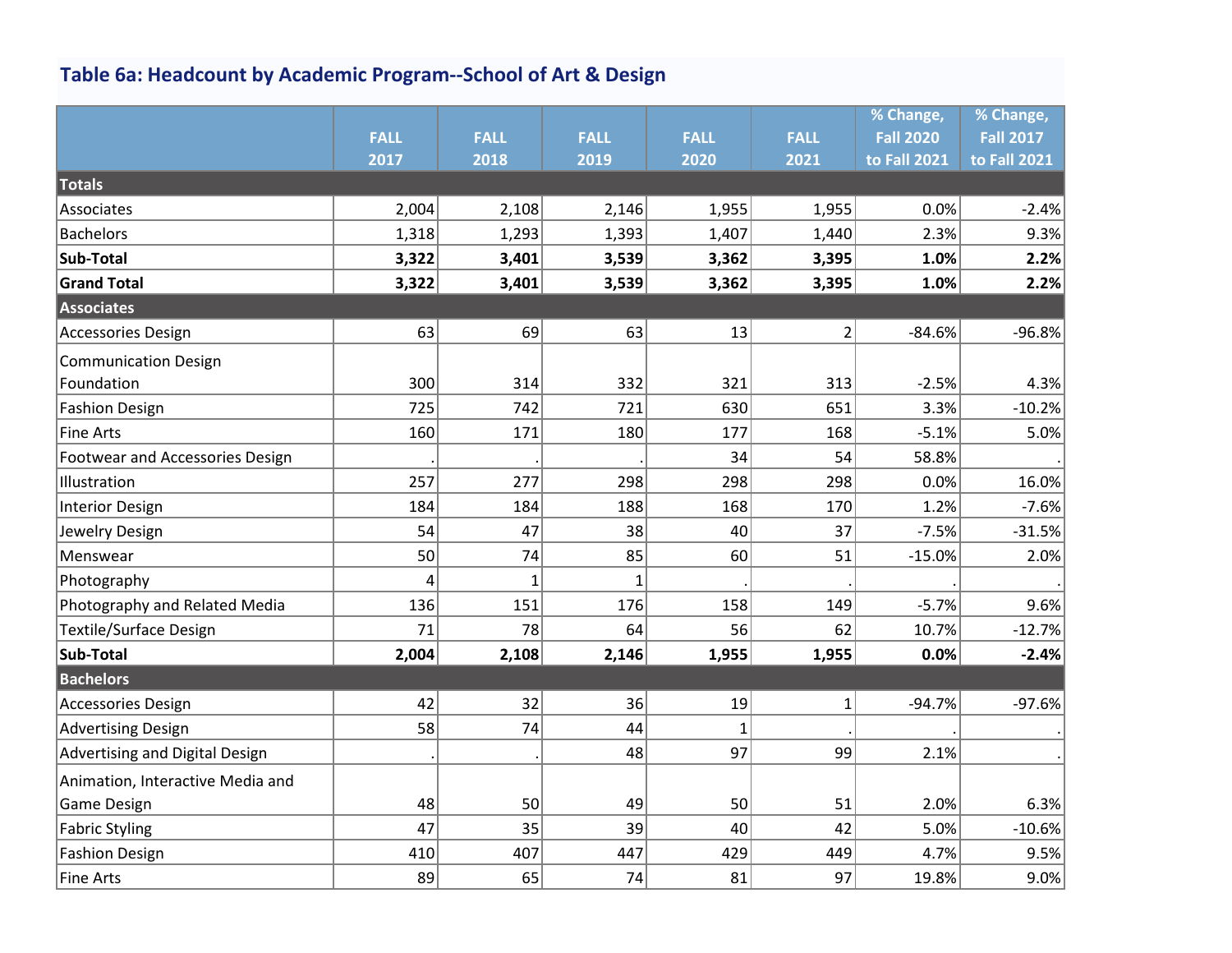# **Table 6a: Headcount by Academic Program--School of Art & Design**

|                                        |             |             |                 |             |             | % Change,        | % Change,    |
|----------------------------------------|-------------|-------------|-----------------|-------------|-------------|------------------|--------------|
|                                        | <b>FALL</b> | <b>FALL</b> | <b>FALL</b>     | <b>FALL</b> | <b>FALL</b> | <b>Fall 2020</b> | Fall 2017    |
|                                        | 2017        | 2018        | 2019            | 2020        | 2021        | to Fall 2021     | to Fall 2021 |
| <b>Footwear and Accessories Design</b> |             |             |                 | 24          | 30          | 25.0%            |              |
| Graphic Design                         | 97          | 95          | 89              | 93          | 87          | $-6.5%$          | $-10.3%$     |
| Illustration                           | 144         | 145         | 165             | 169         | 183         | 8.3%             | 27.1%        |
| Interior Design                        | 101         | 109         | 100             | 112         | 126         | 12.5%            | 24.8%        |
| Packaging Design                       | 51          | 49          | 50 <sup>2</sup> | 49          | 49          | 0.0%             | $-3.9%$      |
| Photography and Related Media          | 79          | 86          | 96              | 94          | 97          | 3.2%             | 22.8%        |
| <b>Textile/Surface Design</b>          | 63          | 55          | 56              | 56          | 45          | $-19.6%$         | $-28.6%$     |
| <b>Toy Design</b>                      | 24          | 18          | 21              | 26          | 17          | $-34.6%$         | $-29.2%$     |
| Visual Presentation and                |             |             |                 |             |             |                  |              |
| <b>Exhibition Design</b>               | 65          | 73          | 79              | 67          | 67          | 0.0%             | 3.1%         |
| Sub-Total                              | 1,318       | 1,293       | 1,393           | 1,407       | 1,440       | 2.3%             | 9.3%         |
| <b>Grand Total</b>                     | 3,322       | 3,401       | 3,539           | 3,362       | 3,395       | 1.0%             | 2.2%         |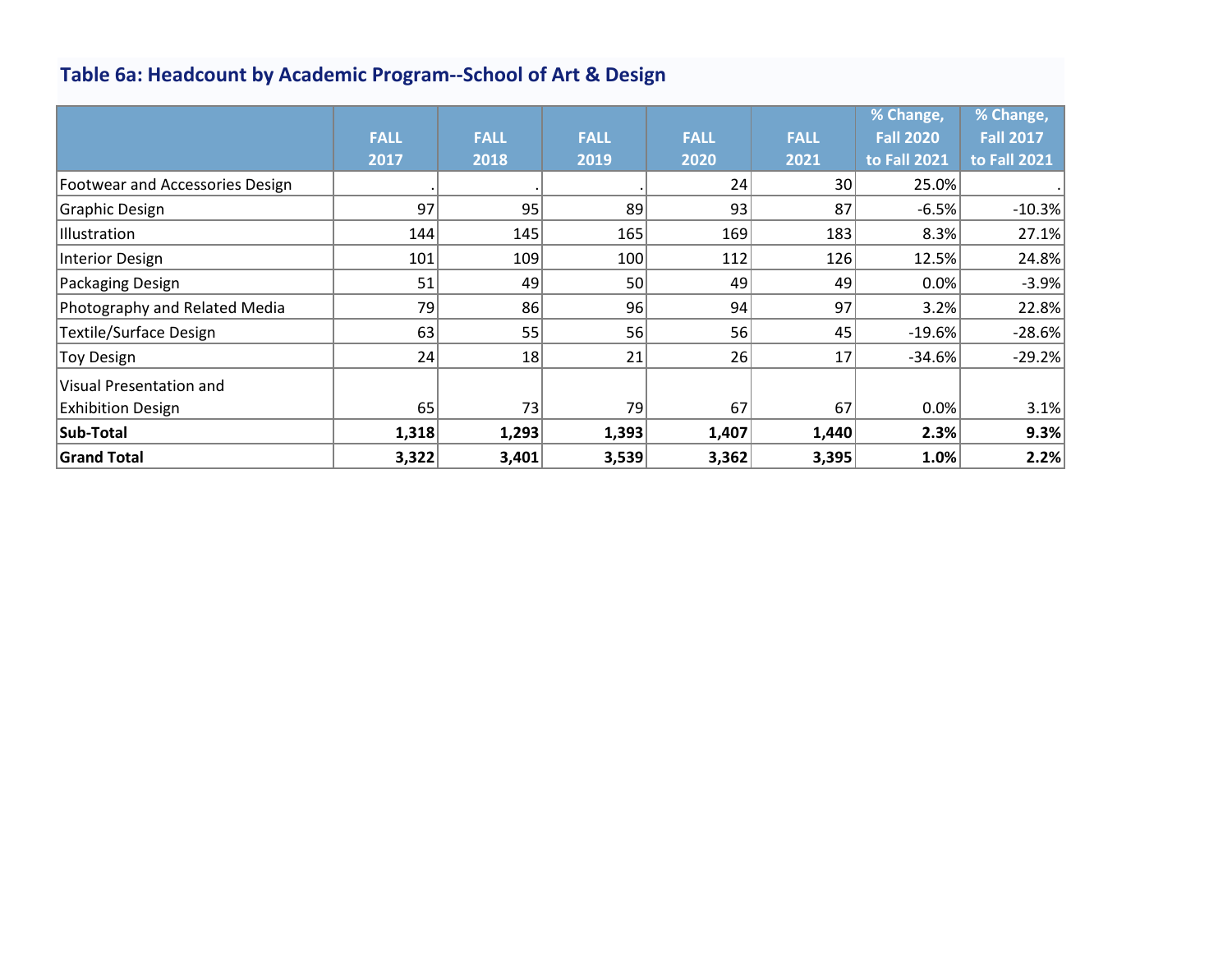# **Table 6b: Headcount by Academic Program--School of Business and Technology**

|                                          |             |             |             |             |             | % Change,        | % Change,        |
|------------------------------------------|-------------|-------------|-------------|-------------|-------------|------------------|------------------|
|                                          | <b>FALL</b> | <b>FALL</b> | <b>FALL</b> | <b>FALL</b> | <b>FALL</b> | <b>Fall 2020</b> | <b>Fall 2017</b> |
|                                          | 2017        | 2018        | 2019        | 2020        | 2021        | to Fall 2021     | to Fall 2021     |
| Totals                                   |             |             |             |             |             |                  |                  |
| Associates                               | 2,187       | 2,168       | 2,198       | 2,099       | 2,075       | $-1.1%$          | $-5.1%$          |
| <b>Bachelors</b>                         | 2,302       | 2,246       | 2,172       | 2,099       | 2,070       | $-1.4%$          | $-10.1%$         |
| Sub-Total                                | 4,489       | 4,414       | 4,370       | 4,198       | 4,145       | $-1.3%$          | $-7.7%$          |
| <b>Grand Total</b>                       | 4,489       | 4,414       | 4,370       | 4,198       | 4,145       | $-1.3%$          | $-7.7%$          |
| <b>Associates</b>                        |             |             |             |             |             |                  |                  |
| <b>Advertising and Marketing</b>         |             |             |             |             |             |                  |                  |
| Communications                           | 680         | 674         | 718         | 700         | 700         | 0.0%             | 2.9%             |
| <b>Fashion Business Management</b>       | 1,329       | 1,323       | 1,312       | 1,263       | 1,251       | $-1.0%$          | $-5.9%$          |
| <b>Fashion Merchandising Management</b>  | 6           | 1           | 1           | 1           |             |                  |                  |
| Production Management: Fashion and       |             |             |             |             |             |                  |                  |
| <b>Related Industries</b>                | 99          | 100         | 91          | 82          | 74          | $-9.8%$          | $-25.3%$         |
| <b>Textile Development and Marketing</b> | 73          | 70          | 76          | 53          | 50          | $-5.7%$          | $-31.5%$         |
| Sub-Total                                | 2,187       | 2,168       | 2,198       | 2,099       | 2,075       | $-1.1%$          | $-5.1%$          |
| <b>Bachelors</b>                         |             |             |             |             |             |                  |                  |
| <b>Advertising and Marketing</b>         |             |             |             |             |             |                  |                  |
| Communications                           | 588         | 571         | 568         | 538         | 538         | 0.0%             | $-8.5%$          |
| <b>Cosmetics and Fragrance Marketing</b> | 101         | 95          | 96          | 119         | 139         | 16.8%            | 37.6%            |
| Direct and Interactive Marketing         | 48          | 51          | 45          | 45          | 43          | $-4.4%$          | $-10.4%$         |
| Entrepreneurship for the Fashion and     |             |             |             |             |             |                  |                  |
| Design Industries                        | 47          | 51          | 47          | 46          | 48          | 4.3%             | 2.1%             |
| <b>Fashion Business Management</b>       | 884         | 823         | 808         | 769         | 785         | 2.1%             | $-11.2%$         |
| <b>Fashion Merchandising Management</b>  | 7           | 3           |             |             |             |                  |                  |
| Home Products Development                | 49          | 38          | 33          | 27          | 20          | $-25.9%$         | $-59.2%$         |
| International Trade and Marketing for    |             |             |             |             |             |                  |                  |
| the Fashion Industries                   | 308         | 335         | 316         | 304         | 258         | $-15.1%$         | $-16.2%$         |
| Production Management: Fashion and       |             |             |             |             |             |                  |                  |
| <b>Related Industries</b>                | 99          | 104         | 100         | 91          | 87          | $-4.4%$          | $-12.1%$         |
| Technical Design                         | 96          | 101         | 89          | 86          | 79          | $-8.1%$          | $-17.7%$         |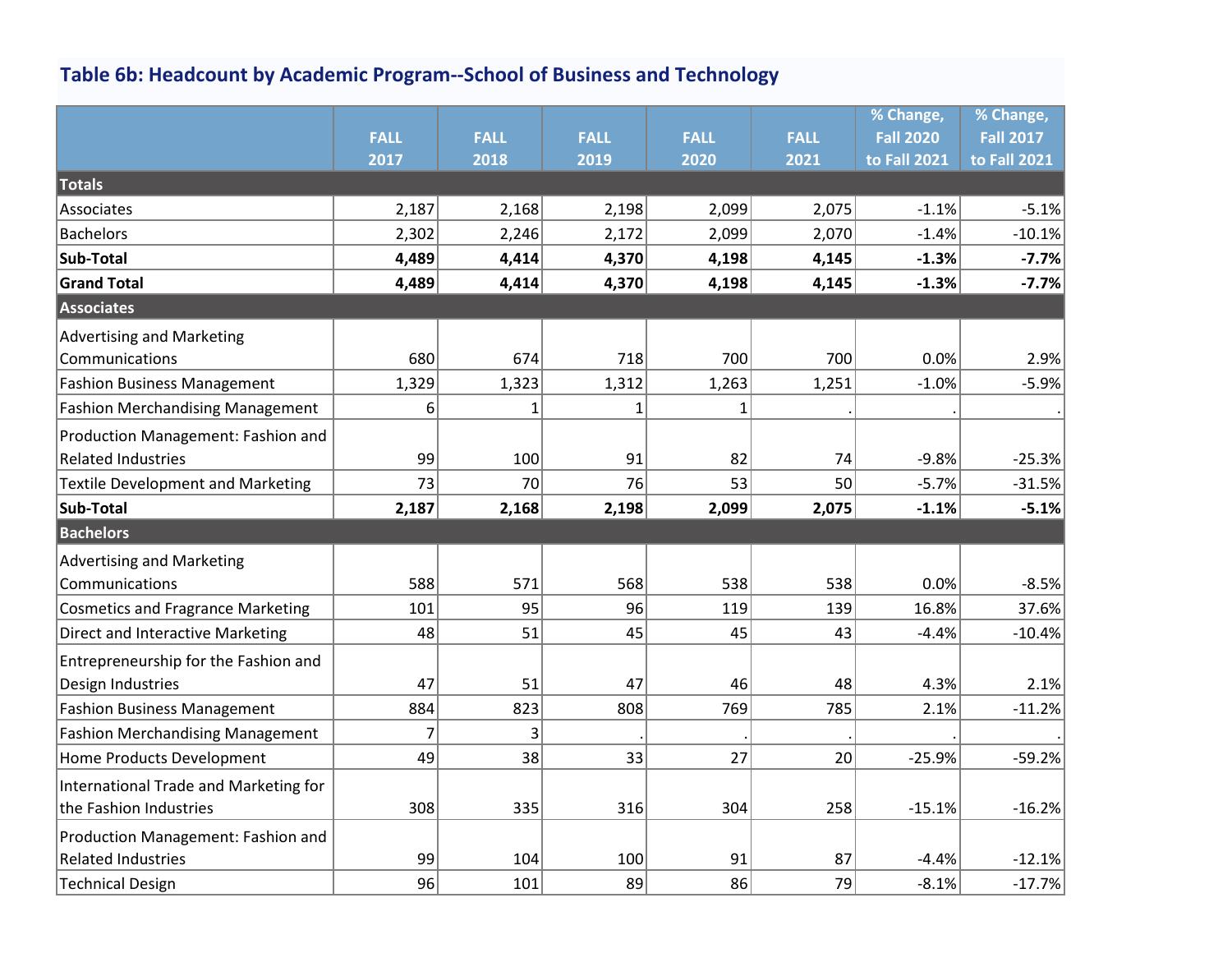# **Table 6b: Headcount by Academic Program--School of Business and Technology**

|                                   |                 |                 |             |                 |                 | % Change,        | % Change,        |
|-----------------------------------|-----------------|-----------------|-------------|-----------------|-----------------|------------------|------------------|
|                                   | <b>FALL</b>     | <b>FALL</b>     | <b>FALL</b> | <b>FALL</b>     | <b>FALL</b>     | <b>Fall 2020</b> | <b>Fall 2017</b> |
|                                   | 2017            | 2018            | 2019        | 2020            | 2021            | to Fall 2021     | to Fall 2021     |
| Textile Development and Marketing | 75 <sub>1</sub> | 74 <sub>1</sub> | 70          | 74 <sub>1</sub> | 73 <sub>1</sub> | $-1.4%$          | $-2.7%$          |
| Sub-Total                         | 2,302           | 2,246           | 2,172       | 2,099           | 2,070           | $-1.4%$          | $-10.1%$         |
| Grand Total                       | 4,489           | 4,414           | 4,370       | 4,198           | 4,145           | $-1.3%$          | $-7.7%$          |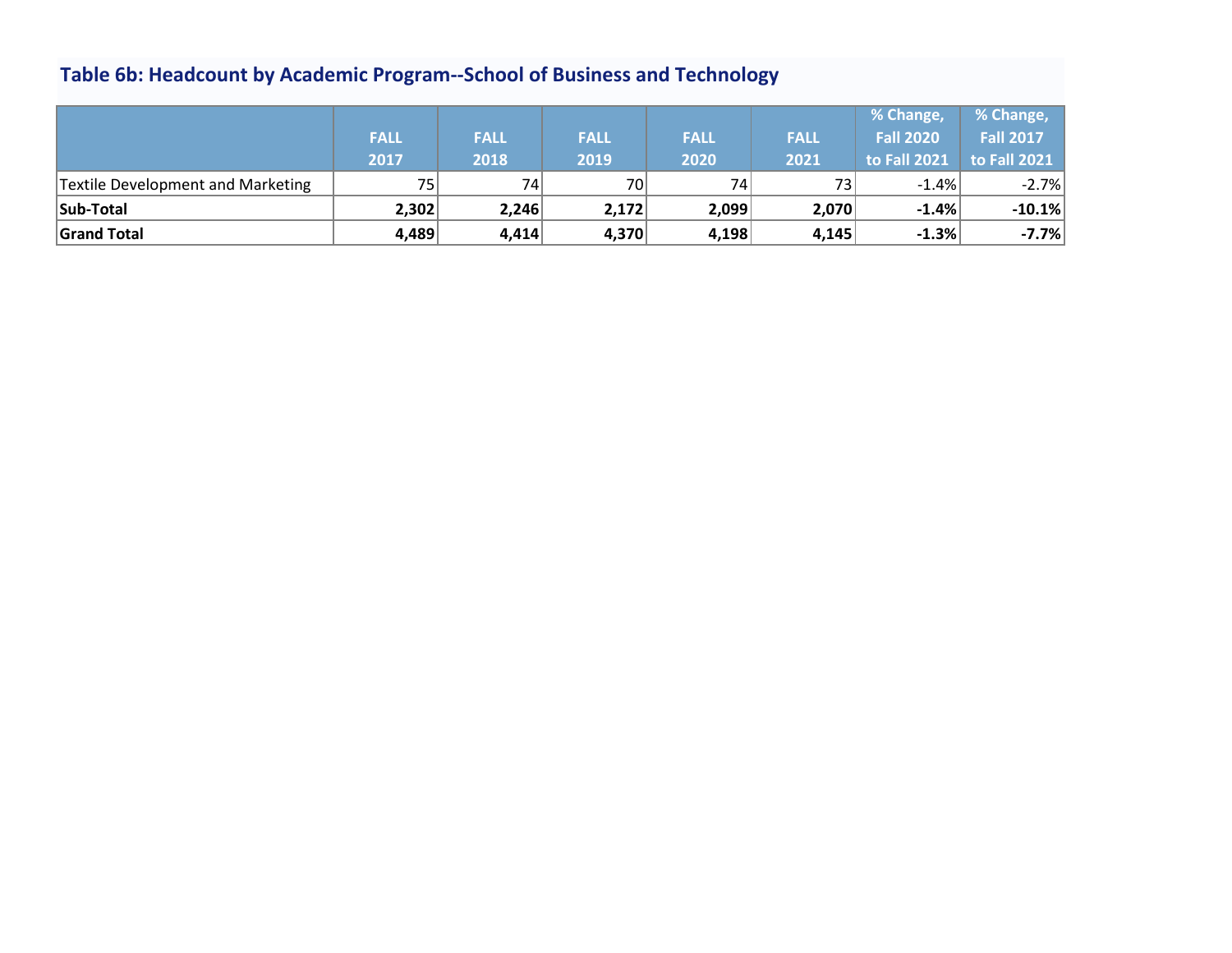# **Table 6c: Headcount by Academic Program--School of Liberal Arts**

|                        |             |             |             |             |             | % Change,           | % Change,           |
|------------------------|-------------|-------------|-------------|-------------|-------------|---------------------|---------------------|
|                        | <b>FALL</b> | <b>FALL</b> | <b>FALL</b> | <b>FALL</b> | <b>FALL</b> | <b>Fall 2020 to</b> | <b>Fall 2017 to</b> |
|                        | 2017        | 2018        | 2019        | 2020        | 2021        | <b>Fall 2021</b>    | Fall 2021           |
| <b>Totals</b>          |             |             |             |             |             |                     |                     |
| Associates             | 47          | 49          | 44          | 45          | 47          | 4.4%                | 0.0%                |
| <b>Bachelors</b>       | 66          | 74          | 87          | 78          | 73          | $-6.4%$             | 10.6%               |
| Sub-Total              | 113         | 123         | 131         | 123         | 120         | $-2.4%$             | 6.2%                |
| <b>Grand Total</b>     | 113         | 123         | 131         | 123         | 120         | $-2.4%$             | 6.2%                |
| Associates             |             |             |             |             |             |                     |                     |
| Film and Media         | 47          | 49          | 44          | 45          | 47          | 4.4%                | 0.0%                |
| Sub-Total              | 47          | 49          | 44          | 45          | 47          | 4.4%                | 0.0%                |
| <b>Bachelors</b>       |             |             |             |             |             |                     |                     |
| Art History and Museum |             |             |             |             |             |                     |                     |
| Professions            | 40          | 43          | 48          | 44          | 43          | $-2.3%$             | 7.5%                |
| Film and Media         | 26          | 31          | 39          | 34          | 30          | $-11.8%$            | 15.4%               |
| Sub-Total              | 66          | 74          | 87          | 78          | 73          | $-6.4%$             | 10.6%               |
| <b>Grand Total</b>     | 113         | 123         | 131         | 123         | 120         | $-2.4%$             | 6.2%                |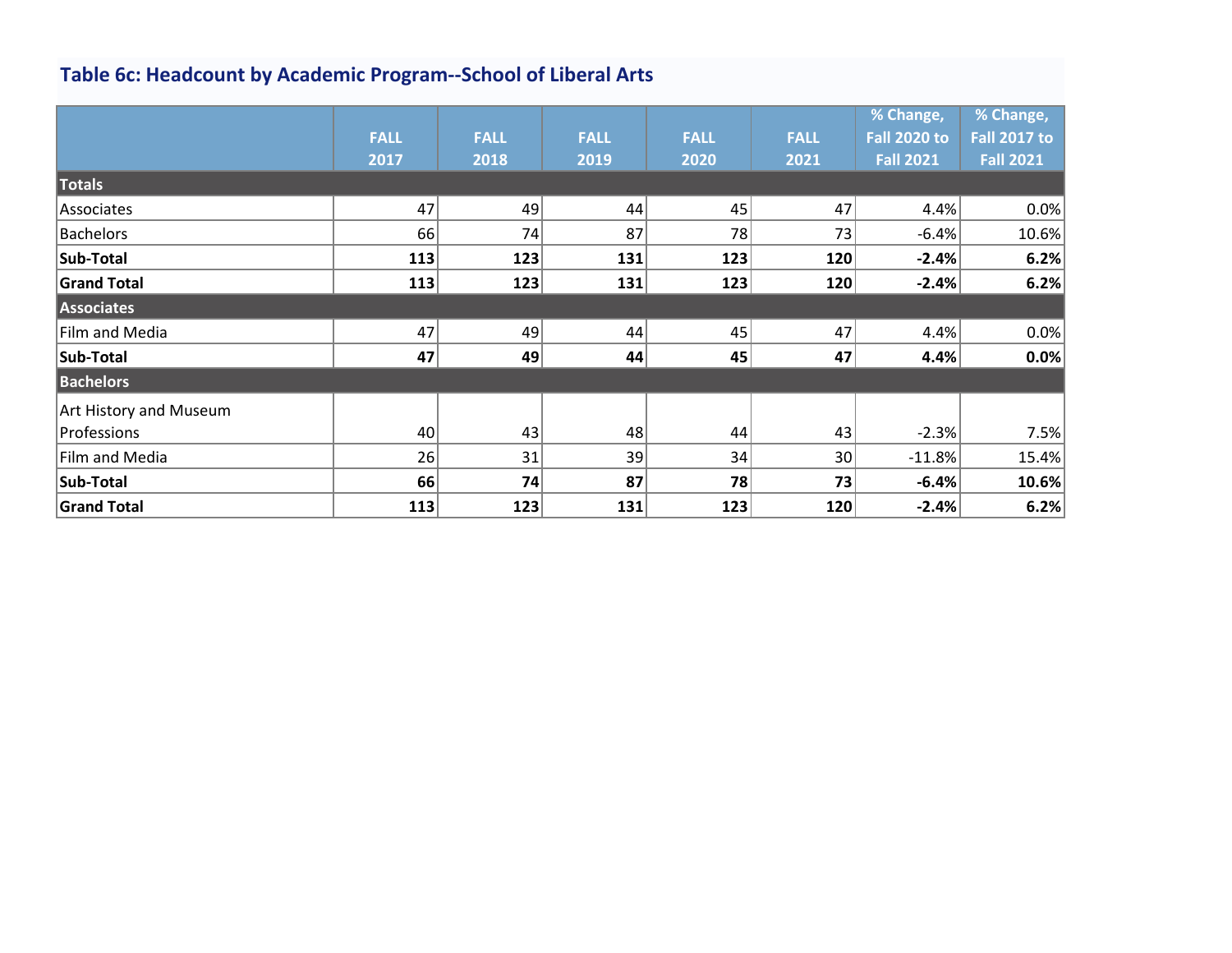# **Table 7: Headcount Enrollment by Degree Status and Level, and Higher Education History**

|                                   |             |             |             |             |             | % Change,           | % Change,           |
|-----------------------------------|-------------|-------------|-------------|-------------|-------------|---------------------|---------------------|
|                                   | <b>FALL</b> | <b>FALL</b> | <b>FALL</b> | <b>FALL</b> | <b>FALL</b> | <b>Fall 2020 to</b> | <b>Fall 2017 to</b> |
|                                   | 2017        | 2018        | 2019        | 2020        | 2021        | <b>Fall 2021</b>    | <b>Fall 2021</b>    |
| Associate                         |             |             |             |             |             |                     |                     |
| Undergrad First-Time              | 1,263       | 1,342       | 1,403       | 1,290       | 1,262       | $-2.2%$             | $-0.1%$             |
| <b>Undergrad Transfer</b>         | 621         | 593         | 584         | 456         | 577         | 26.5%               | $-7.1%$             |
| <b>Undergrad Continuing</b>       | 2,354       | 2,390       | 2,401       | 2,353       | 2,238       | $-4.9%$             | $-4.9%$             |
| Sub-total                         | 4,238       | 4,325       | 4,388       | 4,099       | 4,077       | $-0.5%$             | $-3.8%$             |
| <b>Bachelors</b>                  |             |             |             |             |             |                     |                     |
| <b>Undergrad Transfer</b>         | 133         | 170         | 156         | 134         | 116         | $-13.4%$            | $-12.8%$            |
| <b>Undergrad Transition-Lower</b> |             |             |             |             |             |                     |                     |
| to Upper                          | 1,433       | 1,350       | 1,402       | 1,291       | 1,355       | 5.0%                | $-5.4%$             |
| <b>Undergrad Continuing</b>       | 2,120       | 2,093       | 2,094       | 2,159       | 2,112       | $-2.2%$             | $-0.4%$             |
| Sub-total                         | 3,686       | 3,613       | 3,652       | 3,584       | 3,583       | $-0.0%$             | $-2.8%$             |
| <b>Undergraduate Nondegree</b>    |             |             |             |             |             |                     |                     |
| <b>Undergrad First-Time</b>       | 208         | 186         | 189         | 67          | 121         | 80.6%               | $-41.8%$            |
| <b>Undergrad Transfer</b>         | 79          | 23          | 20          | 9           |             |                     |                     |
| <b>Undergrad Continuing</b>       | 450         | 408         | 259         | 200         | 127         | $-36.5%$            | $-71.8%$            |
| Sub-total                         | 737         | 617         | 468         | 276         | 248         | $-10.1%$            | $-66.4%$            |
| <b>Graduate</b>                   |             |             |             |             |             |                     |                     |
| New Graduate                      | 93          | 104         | 107         | 112         | 116         | 3.6%                | 24.7%               |
| Graduate Return/Continuing        | 92          | 108         | 111         | 120         | 126         | 5.0%                | 37.0%               |
| Sub-total                         | 185         | 212         | 218         | 232         | 242         | 4.3%                | 30.8%               |
| <b>Grand Total</b>                | 8,846       | 8,767       | 8,726       | 8,191       | 8,150       | $-0.5%$             | $-7.9%$             |